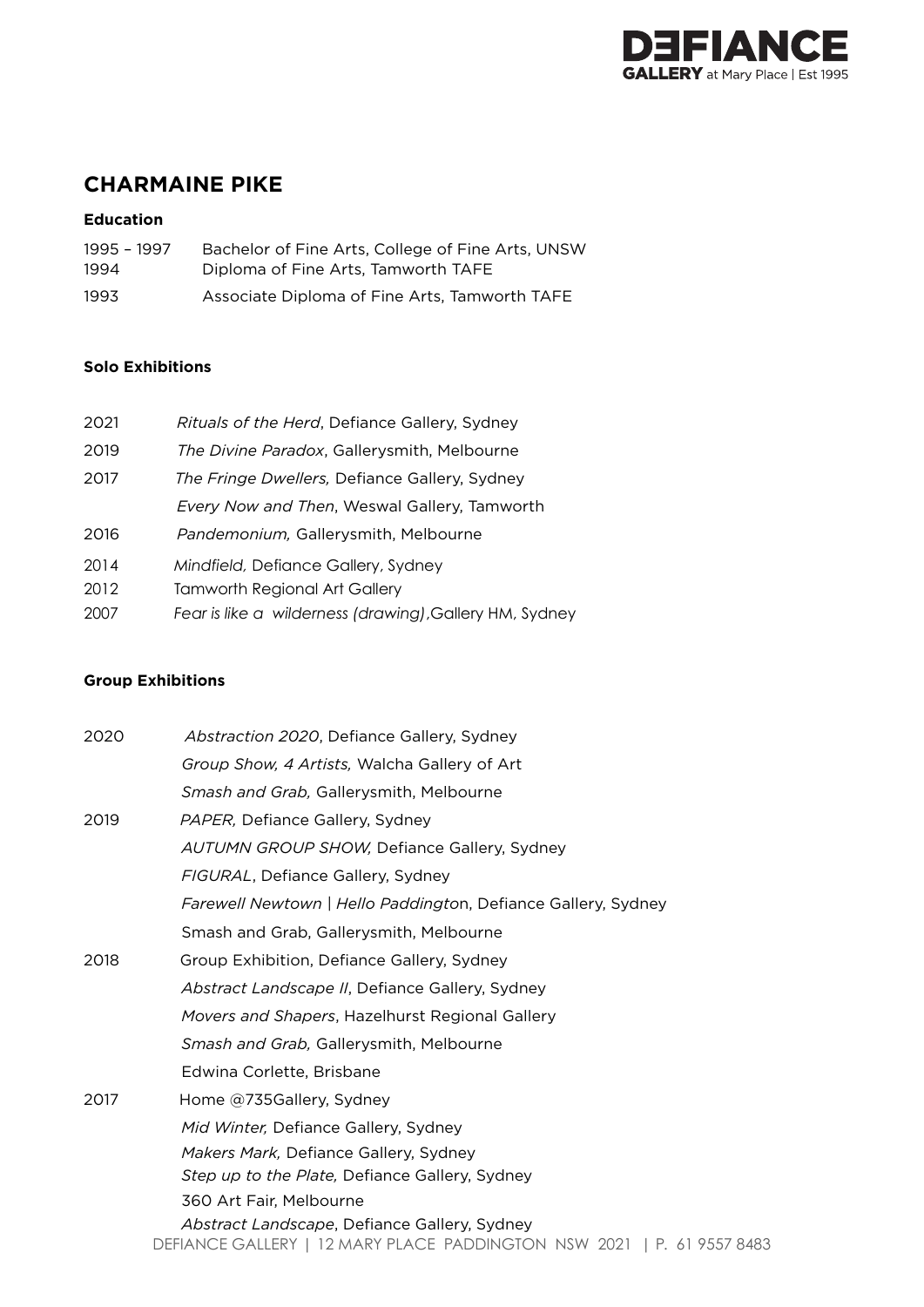|      | Self Portraits on Paper, Bouddi Foundation for the Arts, The Yellow House, Sydney                                  |
|------|--------------------------------------------------------------------------------------------------------------------|
|      | Smash and Grab, Gallerysmith, Melbourne                                                                            |
|      | New Artists, Edwina Corlette, Brisbane                                                                             |
| 2015 | Smash and Grab, Gallerysmith, Melbourne                                                                            |
|      | FIVE ARTISTS   SEVEN DAYS, Defiance Gallery at the Yellow House, Potts Point                                       |
|      | Living Heritage, Hazelhurst Regional Gallery                                                                       |
|      | Charmaine Pike and Sue Lovegrove, Landforms & Lagoons, Gallerysmith, Melbourne                                     |
| 2014 | Smash and Grab, Gallerysmith, Melbourne                                                                            |
|      | Macquarie Group Emerging Artist Prize exhibition, Macquarie Bank                                                   |
|      | Mentor / Mentee, RAA National Visual Arts Showcase, Parliament House, Canberra                                     |
|      | Touching Our Land, Queen St Gallery, Sydney                                                                        |
|      | Abstracting the Landscape, Defiance Gallery, Sydney                                                                |
| 2013 | The Landscape Show, Defiance Sculpture Park at The Gate Gallery                                                    |
|      | The Poetry of Earth is Never Done, Gallerysmith, Melbourne                                                         |
|      | Feminine Optic, curated by Andrew Frost, Tamworth Regional Gallery                                                 |
|      | The Kunderang Group Show, Walcha Contemporary Art Gallery                                                          |
|      | Abstracting the Landscape, Defiance Gallery, Sydney                                                                |
|      | Robert Bell, Daniel Kyle & Charmaine Pike, Defiance Gallery, Sydney                                                |
| 2012 | Inaugural Indoor Show, Defiance Sculpture Park at The Gate Gallery                                                 |
|      | Larapinta Trail Artists, Shoalhaven Regional Gallery                                                               |
|      | The Drawing Show, Walcha Contemporary Art Gallery                                                                  |
|      | Larapinta Trail Artists, Moree Plains Regional Gallery                                                             |
|      | The Great Australian Landscape, Tim Olsen Gallery, Sydney                                                          |
| 2011 | The Drawing Show, Defiance Gallery, Sydney                                                                         |
|      | Larapinta, Defiance Gallery, Paddington, Sydney                                                                    |
|      | The Landscape Show, Defiance Gallery, Sydney                                                                       |
| 2010 | The Drawing Show, Defiance Gallery, Sydney                                                                         |
|      | Same Place, Many Views, Defiance Gallery, Sydney                                                                   |
|      | The Landscape Show, Defiance Gallery, Sydney                                                                       |
|      | Adelaide Perry Prize for Drawing, Adelaide Perry Gallery, Sydney                                                   |
|      | Paint, Charcoal, Bronze & Steel, Defiance Gallery, Sydney                                                          |
|      | The Jingle Bells Show, Defiance Gallery, Newtown, Sydney                                                           |
| 2009 | The Salon Hang, Defiance Gallery, Sydney                                                                           |
|      | The Drawing Show, Defiance Gallery, Sydney                                                                         |
|      | Same Place, Many Views, Defiance Gallery, Sydney                                                                   |
| 2007 | The Jingle Bells Show, Defiance Gallery, Sydney<br>Marrickville Contemporary Art Prize, Don't Look Gallery, Sydney |
|      | A Maniac and Her Key, TAP Gallery, Sydney                                                                          |
| 1998 | Lloyd Rees Memorial Youth Art Award, Lane Cove, Sydney                                                             |
| 1997 | Which machine must be plugged into this machine to work, The Performance Space                                     |
|      | Subconscious Gestures, Arthaus Gallery, Sydney                                                                     |
| 1996 | Lloyd Rees Memorial Youth Art Award, The Atrium, ABC Centre, Sydney                                                |
| 1993 | Straight Back and Sides, Tamworth Regional Gallery                                                                 |
|      | Easily Transportable Prints Exchange, Northern Rivers University                                                   |
|      | Tamworth TAFE Student Show, Woolloomooloo Gallery, Sydney                                                          |
|      |                                                                                                                    |